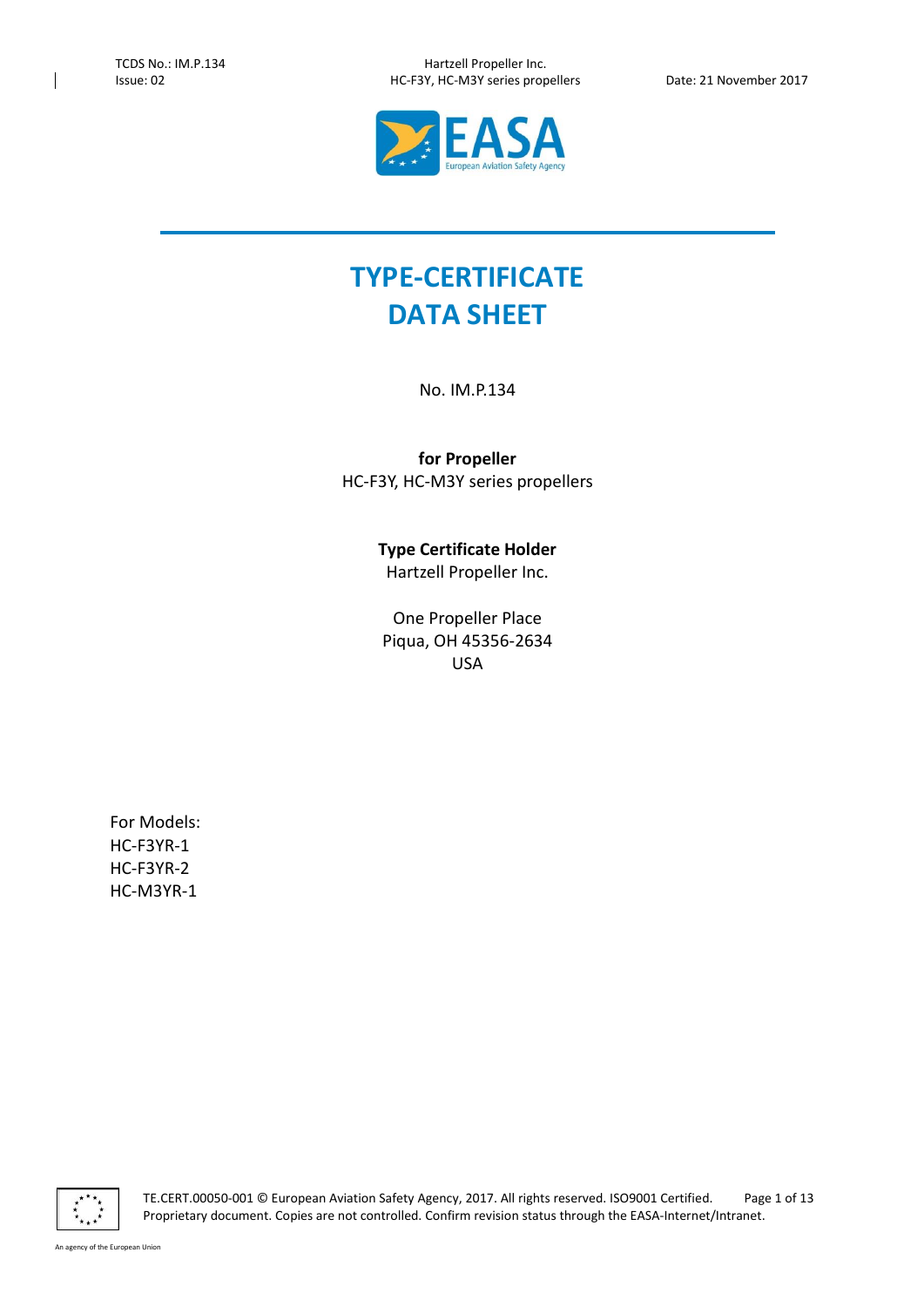Intentionally left blank



TE.CERT.00050-001 © European Aviation Safety Agency, 2017. All rights reserved. ISO9001 Certified. Page 2 of 13 Proprietary document. Copies are not controlled. Confirm revision status through the EASA-Internet/Intranet.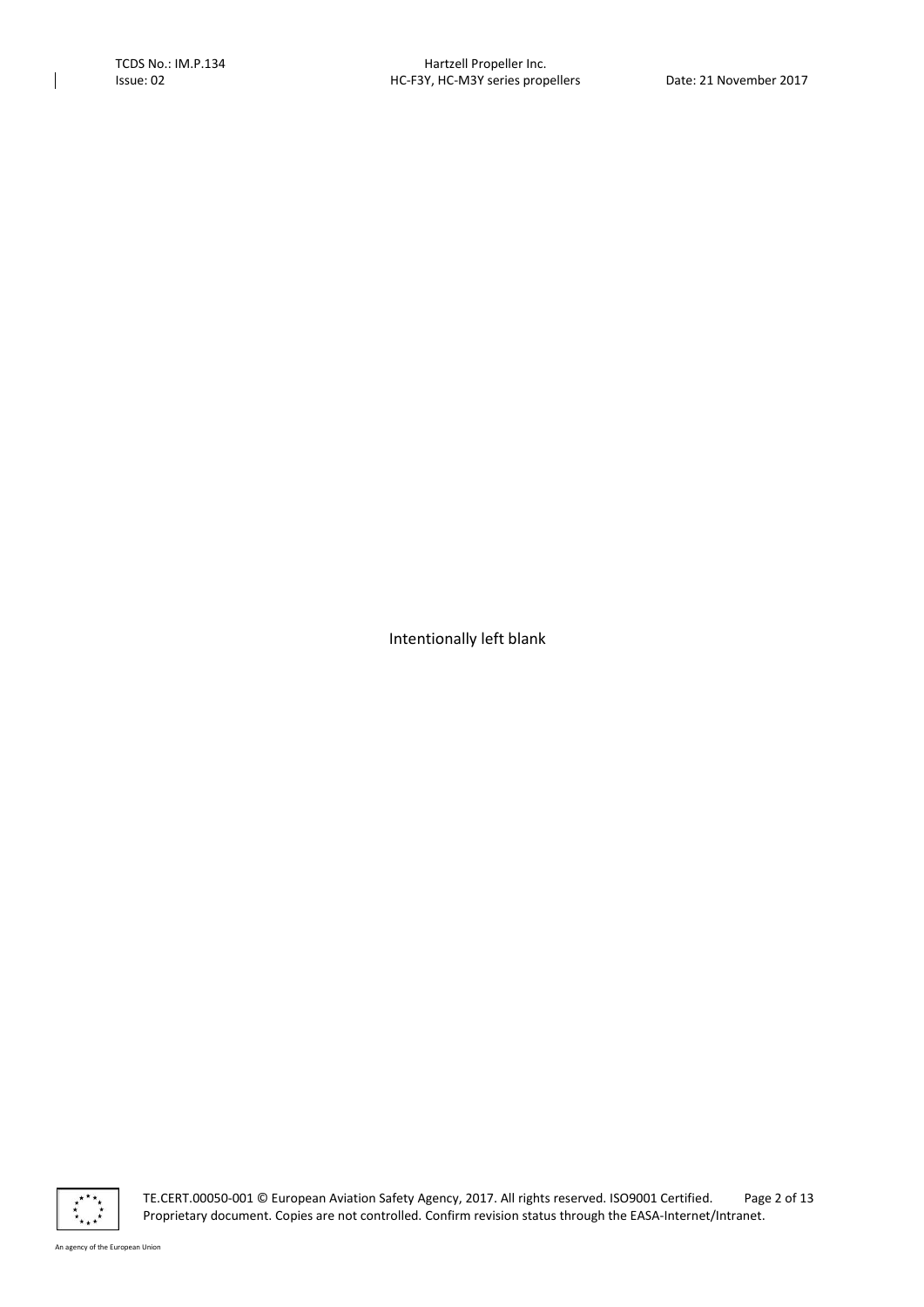## **TABLE OF CONTENTS**

| 2. Reference Date for determining the applicable airworthiness requirements  4 |  |
|--------------------------------------------------------------------------------|--|
|                                                                                |  |
|                                                                                |  |
|                                                                                |  |
|                                                                                |  |
|                                                                                |  |
|                                                                                |  |
|                                                                                |  |
|                                                                                |  |
|                                                                                |  |
|                                                                                |  |
|                                                                                |  |
|                                                                                |  |
|                                                                                |  |
|                                                                                |  |
|                                                                                |  |
|                                                                                |  |
|                                                                                |  |
|                                                                                |  |
|                                                                                |  |
|                                                                                |  |
|                                                                                |  |
|                                                                                |  |
|                                                                                |  |
|                                                                                |  |
|                                                                                |  |
|                                                                                |  |
|                                                                                |  |



TE.CERT.00050-001 © European Aviation Safety Agency, 2017. All rights reserved. ISO9001 Certified. Page 3 of 13 Proprietary document. Copies are not controlled. Confirm revision status through the EASA-Internet/Intranet.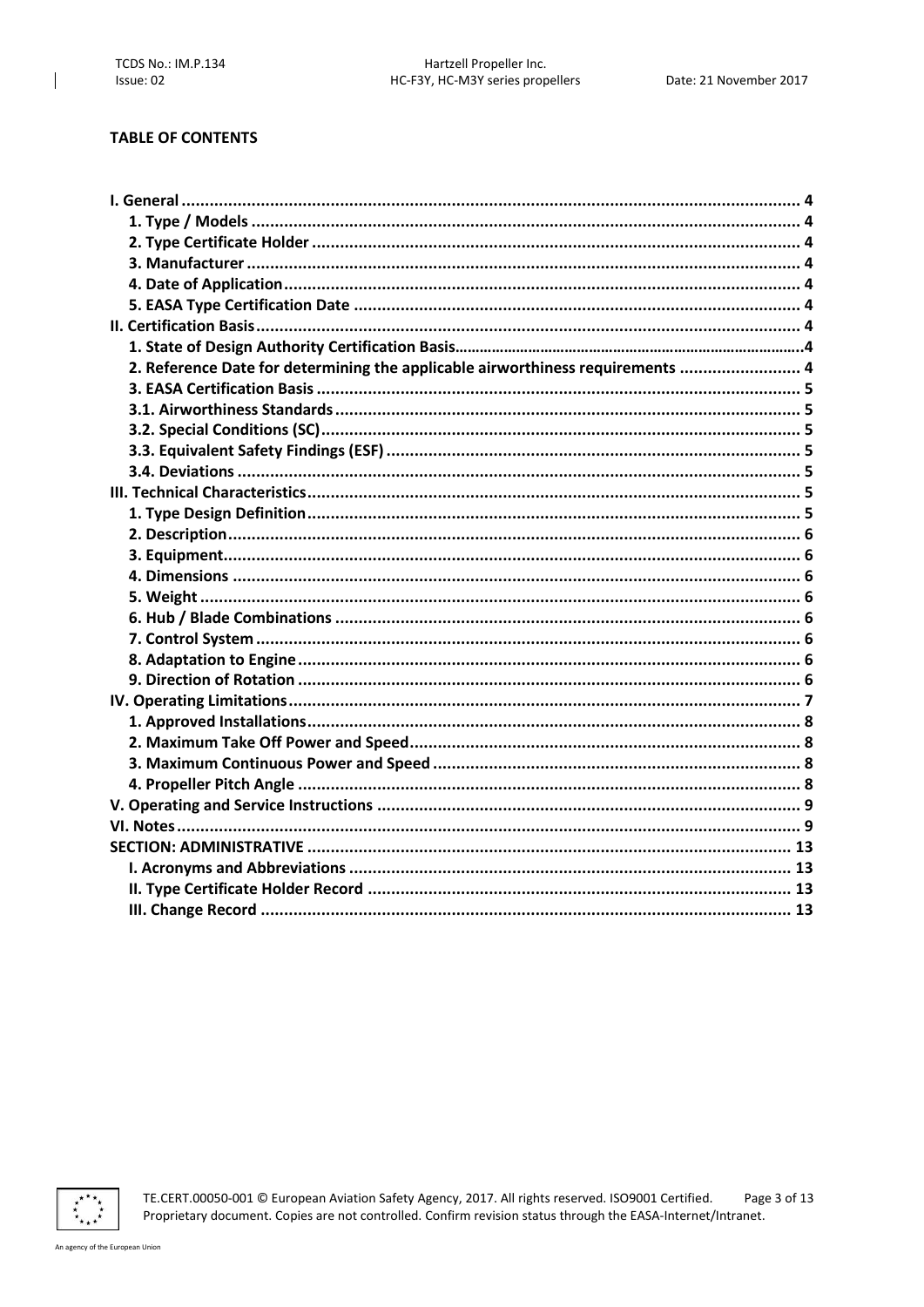## <span id="page-3-0"></span>**I. General**

## <span id="page-3-1"></span>**1. Type / Models**

HC-F3Y / HC-F3YR-1, HC-F3YR-2 HC-M3Y / HC-M3YR-1

## <span id="page-3-2"></span>**2. Type Certificate Holder**

Hartzell Propeller Inc. One Propeller Place Piqua, OH 45356-2634 USA

#### <span id="page-3-3"></span>**3. Manufacturer**

Hartzell Propeller Inc.

## <span id="page-3-4"></span>**4. Date of Application**

| $HC-F3YR-1$ : | Before 1969* |
|---------------|--------------|
| $HC-F3YR-2$ : | Before 1969* |
| $HC-M3YR-1$ : | Before 1969* |

\*: The exact Date of Application was not recorded in individual EASA Member States.

## <span id="page-3-5"></span>**5. EASA Type Certification Date**

HC-F3YR-1: 18 September 1969\* HC-F3YR-2: 18 September 1969\* HC-M3YR-1: 18 September 1969\*

\*: The EASA Certification Date has been taken over from individual EASA Member States.

## <span id="page-3-6"></span>**II. Certification Basis**

## **1. State of Design Authority Certification Basis**

Refer to FAA TCDS no. P31EA.

#### <span id="page-3-7"></span>**2. Reference Date for determining the applicable airworthiness requirements**

28 April 1967

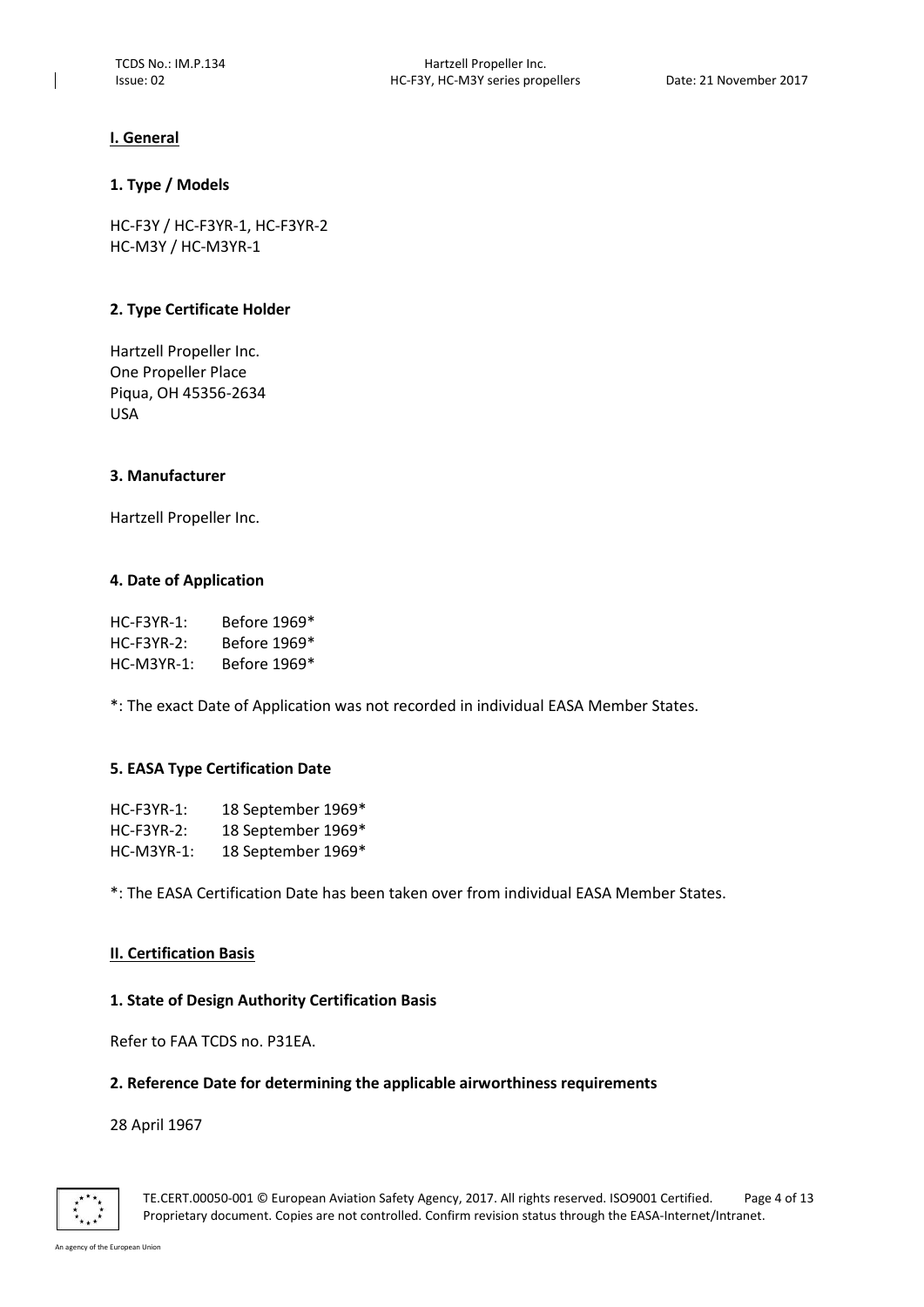## <span id="page-4-0"></span>**3. EASA Certification Basis**

## <span id="page-4-1"></span>**3.1. Airworthiness Standards**

## HC-F3YR-1:

14 CFR Part 35 with amendments 35-1 through 35-9 effective 19 March 2013.

## HC-F3YR-2, HC-M3YR-1:

14 CFR Part 35 with amendments 35-1 through 35-6 effective 18 August 1990.

## Note 1:

Application was made to EASA Member States before EASA was established. Refer to Commission Regulation (EU) No 748/2012.

## Note 2:

The above mentioned propeller models are EASA certified based on member states approvals prior to EASA existence. The original and updated FAA certification basis as indicated above had been taken over from the FAA TCDS.

## <span id="page-4-2"></span>**3.2. Special Conditions (SC)**

None.

## <span id="page-4-3"></span>**3.3. Equivalent Safety Findings (ESF)**

None.

## <span id="page-4-4"></span>**3.4. Deviations**

None.

## <span id="page-4-5"></span>**III. Technical Characteristics**

## <span id="page-4-6"></span>**1. Type Design Definition**

The propeller type is defined by a propeller assembly drawing including a parts list (or later approved revisions).

| HC-F3YR-1 | Drawing D-4520 dated 20 March 1979    |
|-----------|---------------------------------------|
| HC-F3YR-2 | Drawing D-3265 dated 09 May 1967      |
| HC-M3YR-1 | Drawing E-6011 dated 03 December 2003 |

TE.CERT.00050-001 © European Aviation Safety Agency, 2017. All rights reserved. ISO9001 Certified. Page 5 of 13 Proprietary document. Copies are not controlled. Confirm revision status through the EASA-Internet/Intranet.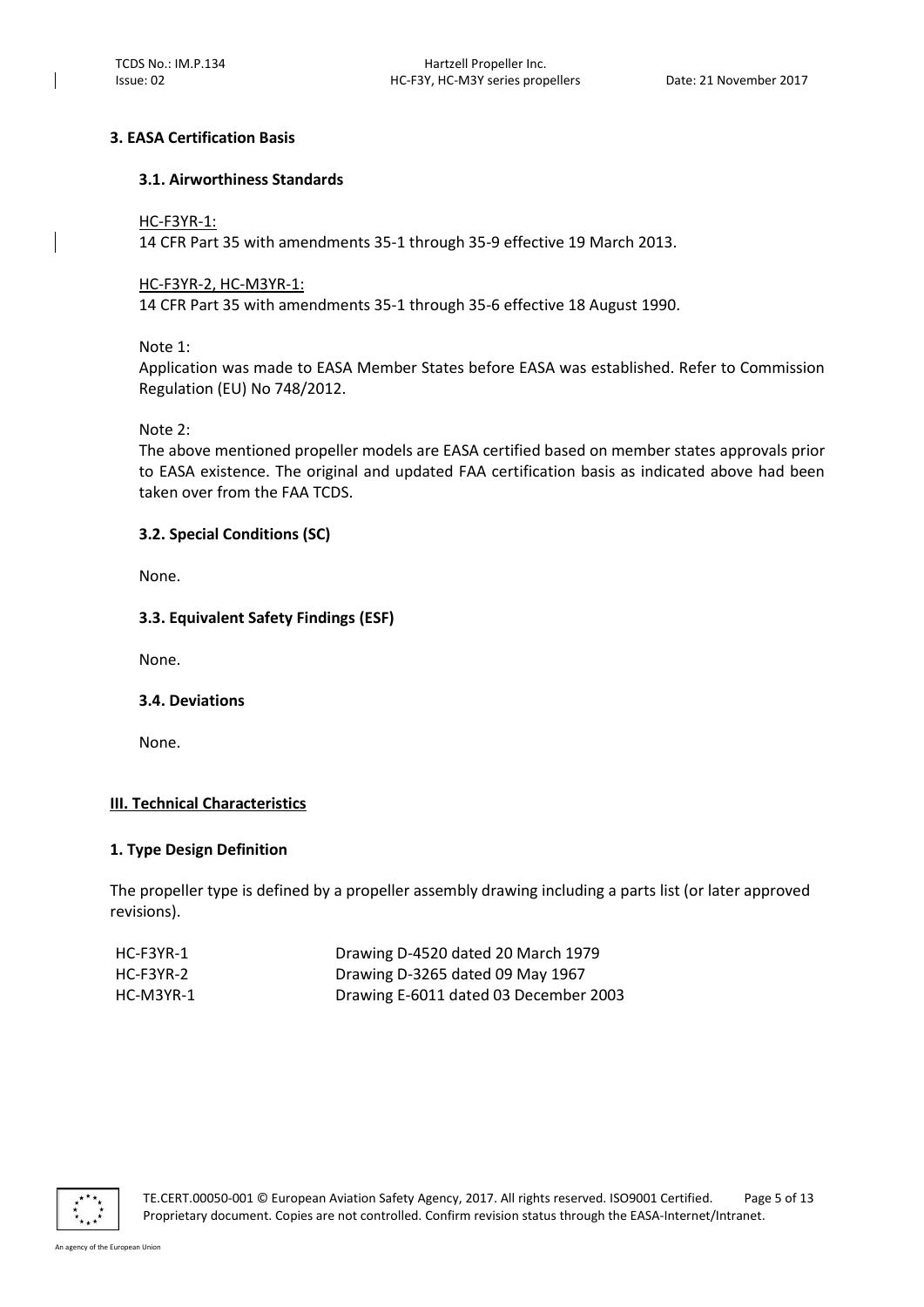## <span id="page-5-0"></span>**2. Description**

The propeller is a 3-blade variable pitch propeller with a hydraulically operated blade pitch change mechanism providing the operation mode "Constant Speed". The -2 models incorporate feathering and unfeathering features. The -1 models do not feather. (See Notes 1 and 4) The hub is a two piece aluminium hub. Each blade is supported in the hub with a ball thrust bearing which transfers all centrifugal and bending loads from the blade into the hub. The blade material is aluminium alloy. Optional equipment includes spinner and ice protection. (See Note 7)

## <span id="page-5-1"></span>**3. Equipment**

| Spinner:        | See Note 7 |
|-----------------|------------|
| Governor:       | See Note 3 |
| Ice Protection: | See Note 7 |

## <span id="page-5-2"></span>**4. Dimensions**

Diameters from 165,1 cm to 218,4 cm. (See Table of Section IV)

#### <span id="page-5-3"></span>**5. Weight**

Depending on Propeller-Design Configuration. (See Table of Section IV)

#### <span id="page-5-4"></span>**6. Hub / Blade Combinations**

Details are mentioned within Table of Section IV.

## <span id="page-5-5"></span>**7. Control System**

Propeller governor. (See Note 3)

## <span id="page-5-6"></span>**8. Adaptation to Engine**

Special flange. (See Note 1)

#### <span id="page-5-7"></span>**9. Direction of Rotation**

Direction of rotation (viewed in flight direction) as identified by a letter-code in the propeller designation. (See Note 5)

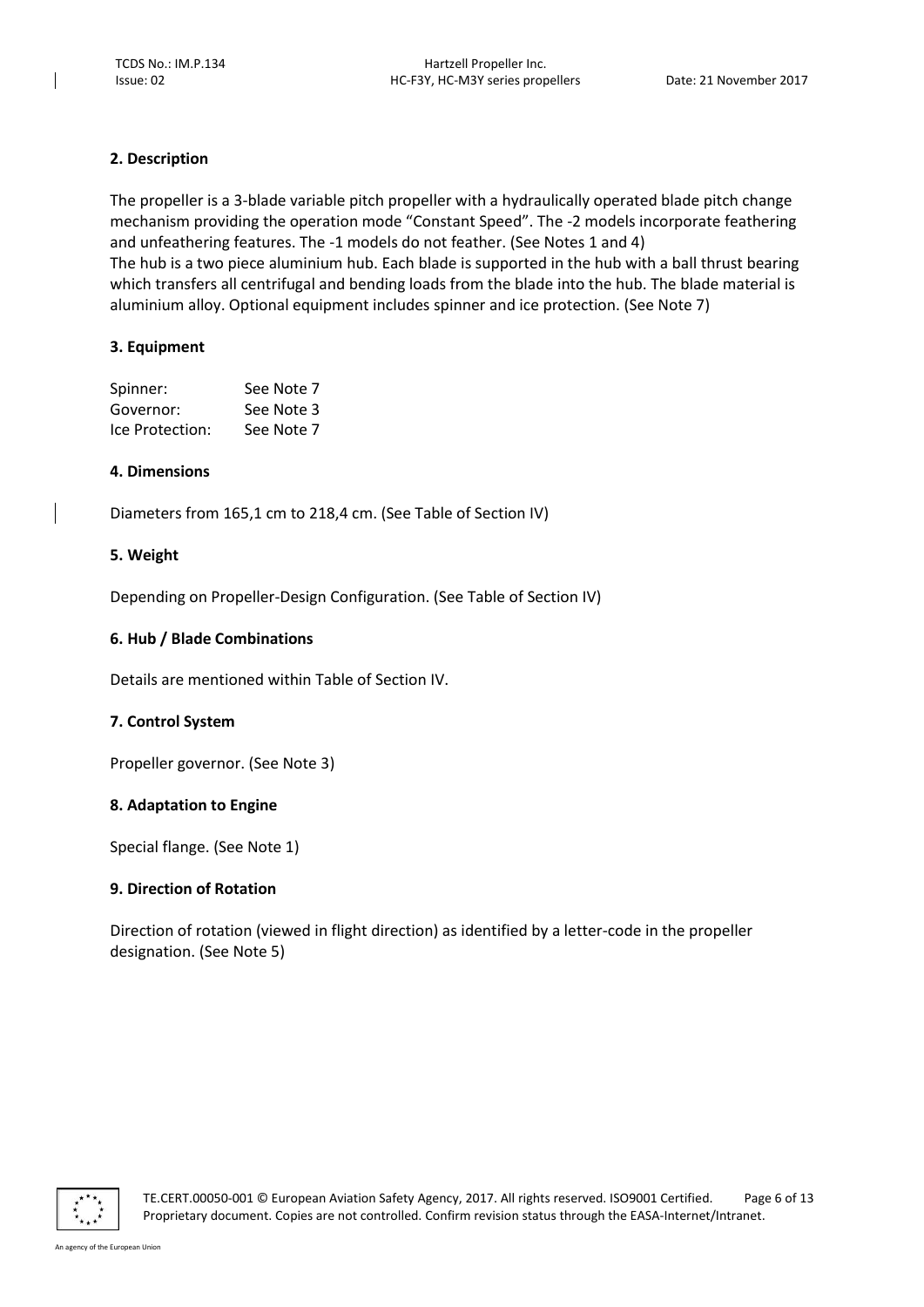## <span id="page-6-0"></span>**IV. Operating Limitations**

|                                          |       | Maximum      |          |              | Diameter                                            | Approx. Max Wt.     |                        |
|------------------------------------------|-------|--------------|----------|--------------|-----------------------------------------------------|---------------------|------------------------|
| <b>Blades</b>                            |       | Continuous   | Take Off |              | Limits (cm)                                         | Complete (kg)       | <b>Blade</b>           |
| (see Note 2)                             | kW    | <b>RPM</b>   | kW       | <b>RPM</b>   | (see Note 2)                                        | (see Notes 3 and 7) | Construction           |
|                                          |       | $(min^{-1})$ |          | $(min^{-1})$ |                                                     |                     |                        |
|                                          |       |              |          |              | Non-Counterweighted Propellers HC-F3YR-1, HC-M3YR-1 |                     |                        |
| 7282-0<br>to 7282-6                      | 223,7 | 2700         | 223,7    | 2700         | 195,6 to 170,2<br>$(+2 to -8)$                      | 32,2                | <b>Aluminium Alloy</b> |
| 7392-0<br>to 7392-10                     | 261,0 | 2850         | 261,0    | 2850         | 190,5 to 165,1<br>$(-0 to -10)$                     | 34,2.               | <b>Aluminium Alloy</b> |
| 7479-2<br>to 7479-8                      | 283,4 | 2900         | 283,4    | 2900         | 188,8 to 172,7<br>$(-2 to -8)$                      | 35,8.               | <b>Aluminium Alloy</b> |
| 7663-0<br>to 7663-10                     | 231,2 | 2800         | 231,2    | 2800         | 198,1 to 172,7<br>$(-0 to -10)$                     | 32,7.               | <b>Aluminium Alloy</b> |
| 7666-0<br>to 7666-10                     | 231,2 | 2700         | 231,2    | 2700         | 198,1 to 172,7<br>$(-0 to -10)$                     | 35,8.               | <b>Aluminium Alloy</b> |
| 8459-0<br>to 8459-14                     | 298,3 | 2700         | 298,3    | 2700         | 218,4 to 182,9<br>$(-0 to -14)$                     | 34,0                | <b>Aluminium Alloy</b> |
| 8465-0<br>to 8465-14                     | 298,3 | 2700         | 298,3    | 2700         | 218,4 to 182,9<br>$(-0 to -14)$                     | 34,9                | <b>Aluminium Alloy</b> |
| 8467-0<br>to 8467-14                     | 298,3 | 2575         | 298,3    | 2575         | 218,4 to 182,9<br>$(-0)$ to $-14$ )                 | 36,7                | <b>Aluminium Alloy</b> |
| 8468-0<br>to 8468-14                     | 298,3 | 2700         | 298,3    | 2700         | 218,4 to 182,9<br>$(-0)$ to $-14$ )                 | 35,4                | Aluminium Alloy        |
| 8470-0<br>to 8470-14                     | 298,3 | 2700         | 298,3    | 2700         | 218,4 to 182,9<br>$(-0 to -14)$                     | 34,9.               | <b>Aluminium Alloy</b> |
| 8475-0<br>to 8475-14                     | 298,3 | 2575         | 298,3    | 2575         | 218,4 to 182,9<br>$(-0 to -14)$                     | 36,7.               | <b>Aluminium Alloy</b> |
| 8477-0<br>to 8477-14                     | 298,3 | 2575         | 298,3    | 2575         | 218,4 to 182,9<br>$(-0 to -14)$                     | 38,1.               | Aluminium Alloy        |
| Non-counterweighted propellers HC-M3YR-1 |       |              |          |              |                                                     |                     |                        |
| 7693-0<br>to 7693-10                     | 261,0 | 2700         | 261,0    | 2700         | 198,1 to 172,7<br>$(-0 to -10)$                     | 34,5                | <b>Aluminium Alloy</b> |
| Non-counterweighted propellers HC-F3YR-1 |       |              |          |              |                                                     |                     |                        |
| 7693+2<br>to 7693-10                     | 261,0 | 2700         | 261,0    | 2700         | 203,2 to 172,7<br>$(+2 to -10)$                     | 34,5.               | <b>Aluminium Alloy</b> |
| 8068+2<br>to 8068-10                     | 261,0 | 2700         | 261,0    | 2700         | 213,4 to 182,9<br>$(+2 \text{ to } -10)$            | 36,3                | Aluminium Alloy        |
| NG8301-0<br>to NG8301-10                 | 261,0 | 2700         | 261,0    | 2700         | 215,9 to 190,5<br>$(-0 to -10)$                     | 29,5                | Composite              |

 $\overline{\mathbf{r}^{\star}_{\star}}^{\star\star}_{\star\star}$ 

TE.CERT.00050-001 © European Aviation Safety Agency, 2017. All rights reserved. ISO9001 Certified. Page 7 of 13 Proprietary document. Copies are not controlled. Confirm revision status through the EASA-Internet/Intranet.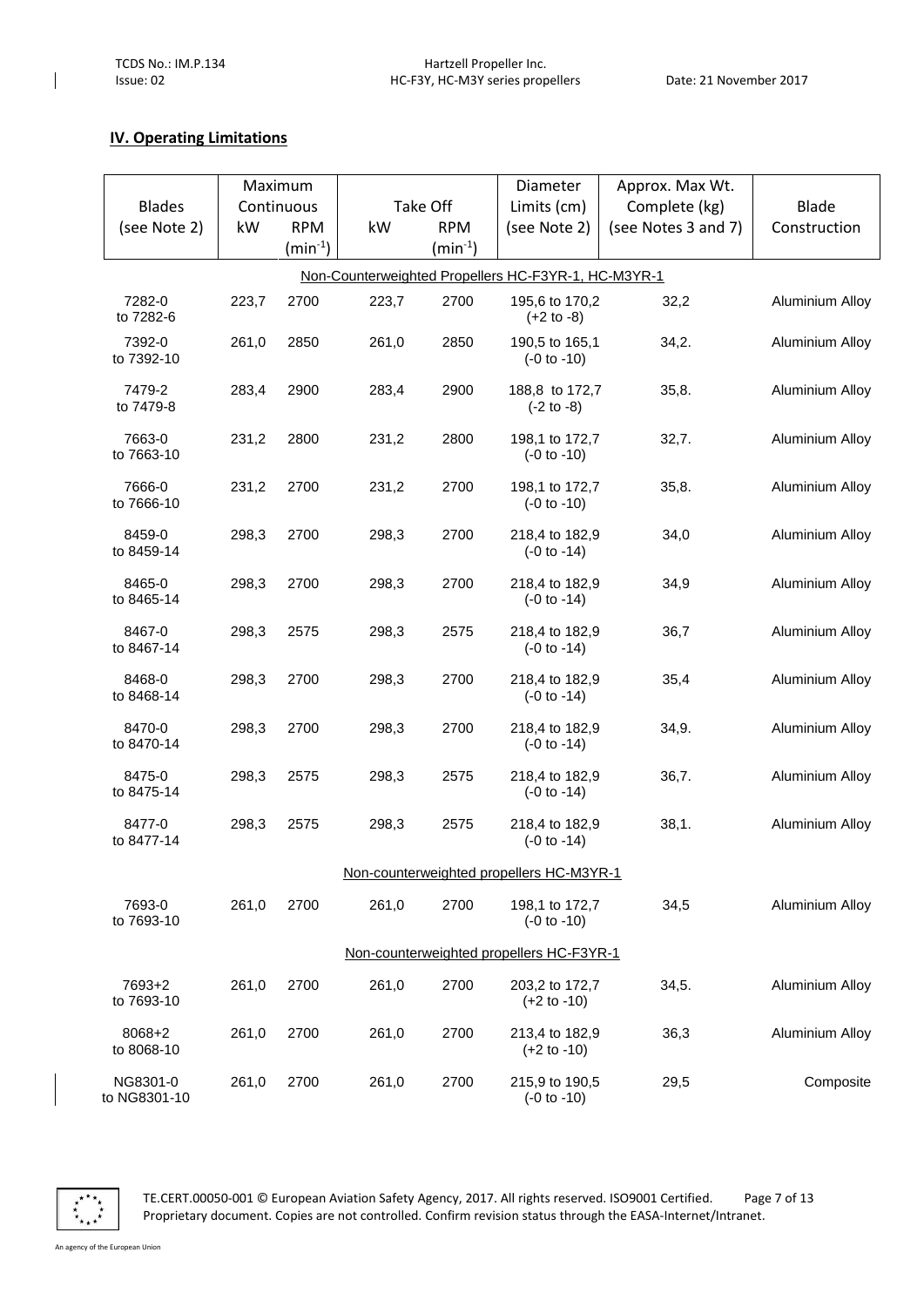| <b>Blades</b><br>(see Note 2) | kW    | Maximum<br>Continuous<br><b>RPM</b> | kW    | Take Off<br><b>RPM</b> | Diameter<br>Limits (cm)<br>(see Note 10) | Approx. Max Wt.<br>Complete (kg)<br>(see Notes 3 and 7) | <b>Blade</b><br>Construction |
|-------------------------------|-------|-------------------------------------|-------|------------------------|------------------------------------------|---------------------------------------------------------|------------------------------|
|                               |       | $(\mathsf{min}^{\text{-}1})$        |       | $(min^{-1})$           | Counterweighted propellers HC-F3YR-2     |                                                         |                              |
| C7479-2<br>to C7479-8         | 283,4 | 2900                                | 283,4 | 2900                   | 188,8 to 172,7<br>$(-2 to -8)$           | 39,9                                                    | <b>Aluminium Alloy</b>       |
| C7663-0<br>to C7663-10        | 231,2 | 2800                                | 231,2 | 2800                   | 198,1 to 172,7<br>$(-0)$ to $-10$        | 36,7                                                    | Aluminium Alloy              |
| C7666-0<br>to C7666-10        | 231,2 | 2700                                | 231,2 | 2700                   | 198,1 to 172,7<br>$(-0)$ to $-10$        | 39,9                                                    | Aluminium Alloy              |
| C8459-0<br>to C8459-14        | 298,3 | 2700                                | 298,3 | 2700                   | 218,4 to 182,9<br>$(-0)$ to $-14$ )      | 38,1                                                    | Aluminium Alloy              |
| C8465-0<br>to C8465-14        | 298,3 | 2700                                | 298,3 | 2700                   | 218,4 to 182,9<br>$(-0)$ to $-14$ )      | 39,0                                                    | Aluminium Alloy              |
| C8467-0<br>to C8467-14        | 298,3 | 2575                                | 298,3 | 2575                   | 218,4to 182,9<br>$(-0 to -14)$           | 40,8                                                    | Aluminium Alloy              |
| C8468-0<br>to C8468-14        | 298,3 | 2700                                | 298,3 | 2700                   | 218,4 to 182,9<br>$(-0)$ to $-14$ )      | 39,5                                                    | Aluminium Alloy              |
| C8470-0<br>to C8470-14        | 298,3 | 2700                                | 298,3 | 2700                   | 218,4 to 182,9<br>$(-0)$ to $-14$ )      | 39,0                                                    | Aluminium Alloy              |
| C8475-0<br>to C8475-14        | 298,3 | 2575                                | 298,3 | 2575                   | 218,4 to 182,9<br>$(-0)$ to $-14$ )      | 40,8                                                    | Aluminium Alloy              |
| C8477-0<br>to C8477-14        | 298,3 | 2575                                | 298,3 | 2575                   | 218,4 to 182,9<br>$(-0 to -14)$          | 42,2                                                    | Aluminium Alloy              |

## <span id="page-7-0"></span>**1. Approved Installations**

The Hartzell propellers are intended for use on single engine aircraft models using engines up to 261,0 kW and 2700 RPM. (See Note 10)

## <span id="page-7-1"></span>**2. Maximum Take Off Power and Speed**

Details are mentioned within Table of Section IV.

## <span id="page-7-2"></span>**3. Maximum Continuous Power and Speed**

Details are mentioned within Table of Section IV.

#### <span id="page-7-3"></span>**4. Propeller Pitch Angle**

The propeller has variable pitch capability. Pitch control is provided by a governor. (See Note 3)



TE.CERT.00050-001 © European Aviation Safety Agency, 2017. All rights reserved. ISO9001 Certified. Page 8 of 13 Proprietary document. Copies are not controlled. Confirm revision status through the EASA-Internet/Intranet.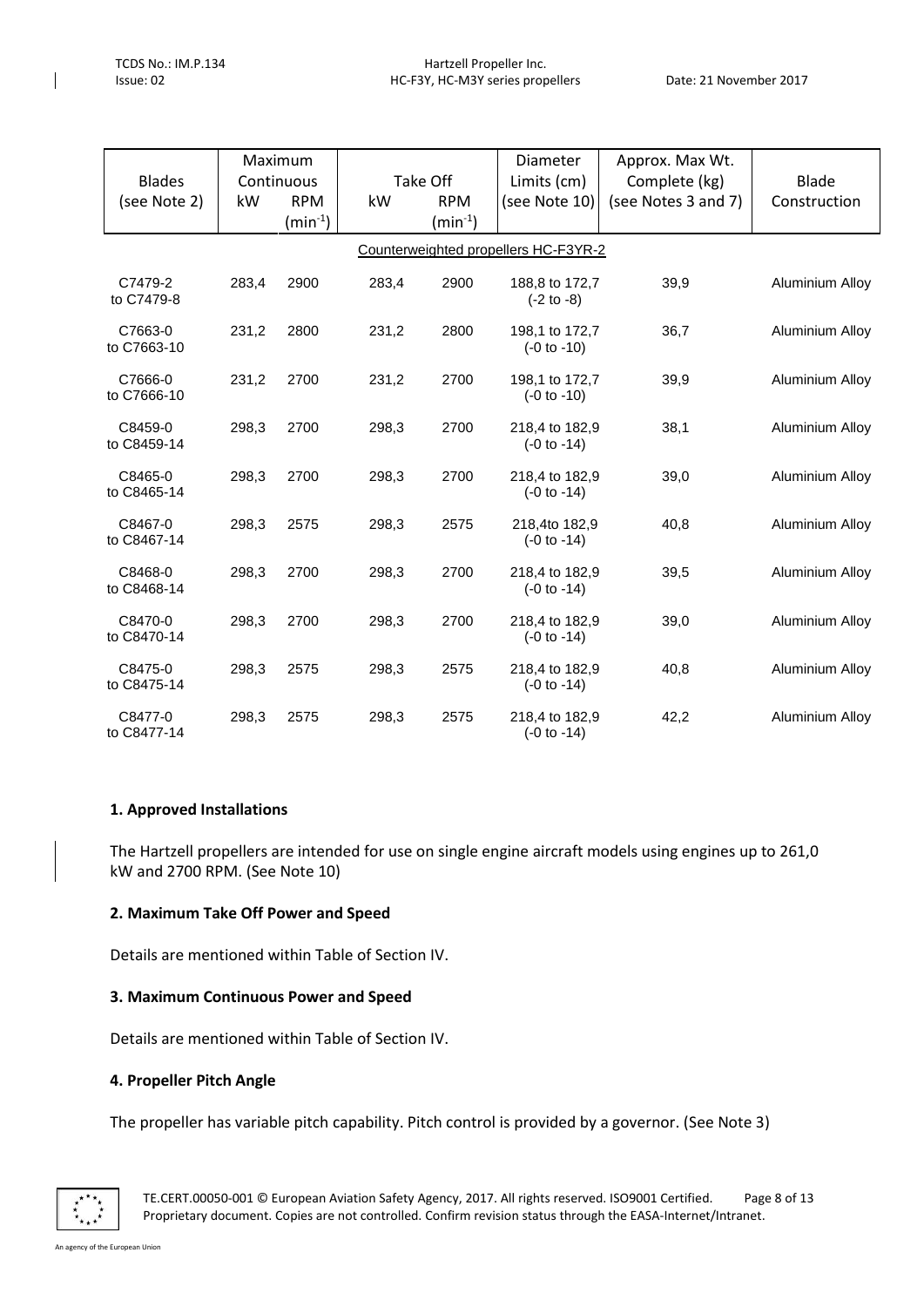## <span id="page-8-0"></span>**V. Operating and Service Instructions**

| Propeller Maintenance Manual                              | Hartzell Manual 113B (*)      |  |
|-----------------------------------------------------------|-------------------------------|--|
| <b>Standard Practices Manual</b>                          | Hartzell Manual 202A (*)      |  |
| Propeller Owner's Manual and Logbook (incl. Airworthiness | Hartzell Manual 115N, 145 (*) |  |
| Limitations, if any)                                      |                               |  |
| Aluminum Blade Overhaul Manual                            | Hartzell Manual 133C (*)      |  |
| Composite Blade Overhaul Manual                           | Hartzell Manual 135F (*)      |  |
| Metal Spinner Maintenance Manual                          | Hartzell Manual 127 (*)       |  |
| <b>Propeller Integration Manaul</b>                       | Hartzell Manual 191 (*)       |  |
| Service Bulletins                                         |                               |  |

(\*): or later approved revision

#### <span id="page-8-1"></span>**VI. Notes**

#### 1. Hub Model Designation: (See Notes 2, 4, 5 and 6)





TE.CERT.00050-001 © European Aviation Safety Agency, 2017. All rights reserved. ISO9001 Certified. Page 9 of 13 Proprietary document. Copies are not controlled. Confirm revision status through the EASA-Internet/Intranet.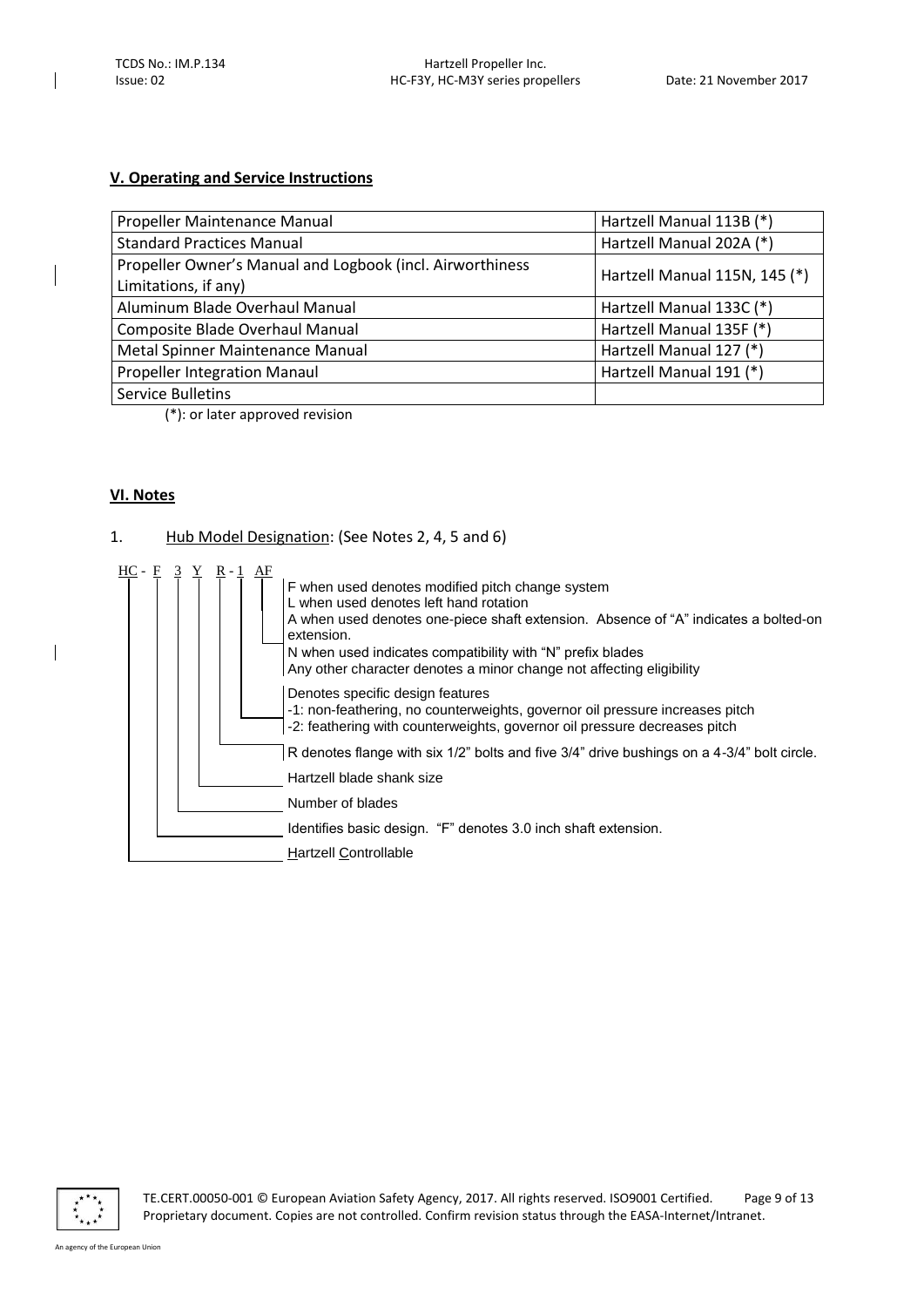#### 2. Blade Model Designation: (See Notes 5 and 6)



Blades may incorporate either round or square tips, yet may not be marked with an "R" or "S" in their model designation. This character is used to distinguish between two or more tip shapes available at the same diameter. Certain blades use "S" to denote shot peening of the exterior surface.

## 3. Pitch Control: (See Notes 4 and 10)

(a) Approved with Hartzell governors per drawings C-4770 and C-4772. Wt.: 2,04 kg.



- (b) The -2 models have counterweighted blades and use oil to decrease pitch. The -1 models do not have counterweighted blades and use oil to increase pitch.
- (c) Maximum governor output pressure: 2413,16 kPa for all propeller models.
- (d) All governors must be approved as part of the aircraft installation regardless of manufacturer.

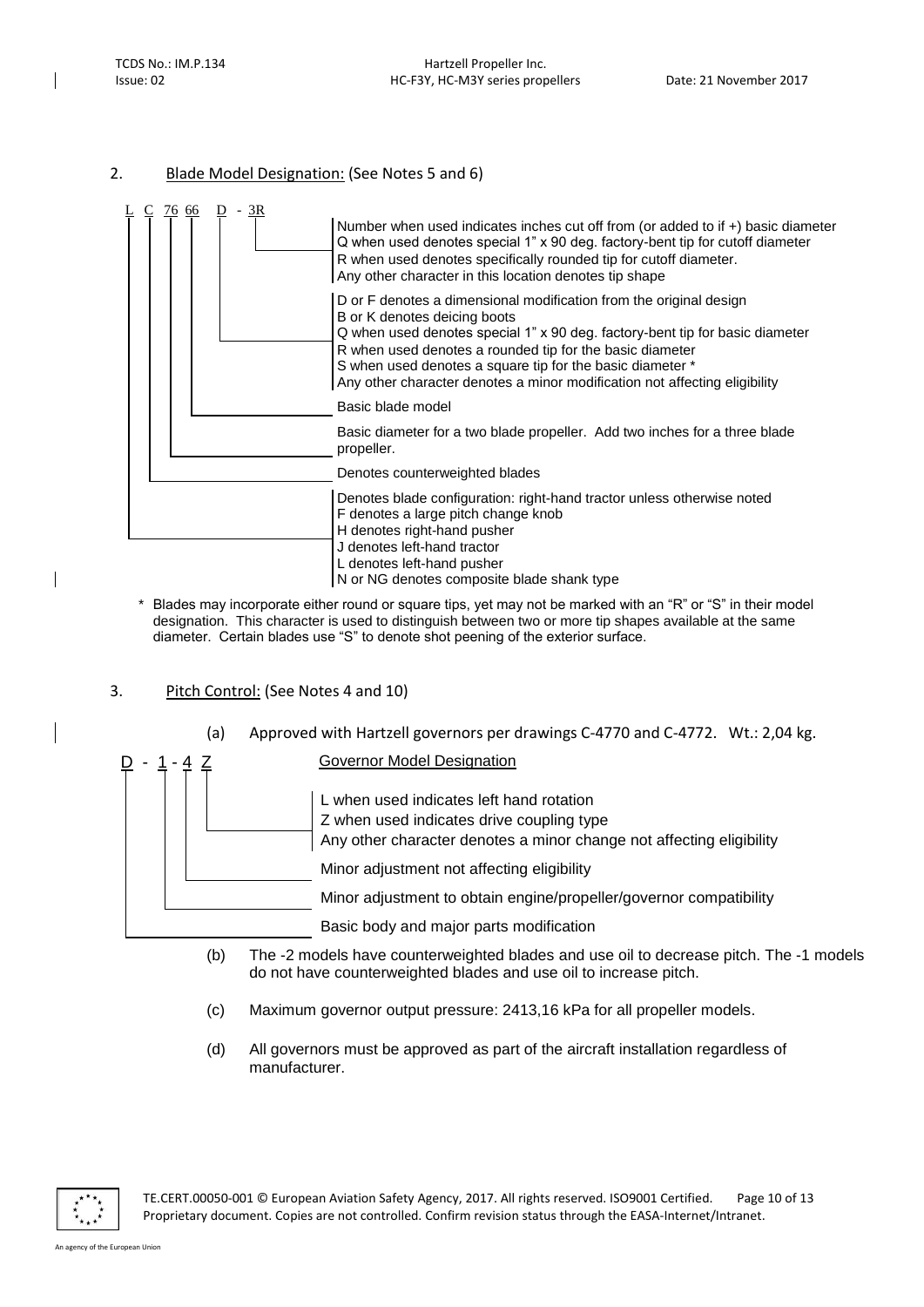4. Feathering: The -1 models do not feather. The -2 models incorporate feathering and unfeathering features.

Reversing: Not applicable.

5. Left-Hand Models: (See Notes 1 and 2)

The left-hand version of an approved propeller model is approved at the same rating and diameter as listed for the right-hand model.

## 6. Interchangeability: (See Notes 1 and 2)

(a) Propellers

Propeller models HC-F3YR-1RF and HC-F3YR-1ARF are interchangeable.

(b) Governors

Hartzell governors with a "Z" suffix in their model designation may be used interchangeably with corresponding governors without the "Z". For example, the F-6-24Z is a replacement for the F-6-24 and the F-6-24 is a replacement for the F-6-24Z.

(c) Blades

Shot-peened blades may replace non shot-peened blades either individually or as a set.

(d) Ice Protection Systems

Refer to Hartzell Service Letter HC-SL-30-260 for ice protection system component interchangeability.

## 7. Accessories: (See Note 10)

- (a) Propeller ice protection system (weight of ice protection equipment extra)
	- (1) Propeller models listed in this data sheet are approved for use with propeller ice protection equipment listed in Hartzell Manual 159( ) or in other Hartzell type design data.
	- (2) All propeller ice protection equipment must be approved as part of the aircraft installation regardless of manufacturer.
- (b) Propeller spinner (weight of spinner extra)
	- (1) Approved with Hartzell and other manufacturers' spinners when listed on Hartzell type design data.
	- (2) All propeller spinners must be approved as part of the aircraft installation regardless of manufacturer.
- 8. Shank Fairings: Not applicable.



TE.CERT.00050-001 © European Aviation Safety Agency, 2017. All rights reserved. ISO9001 Certified. Page 11 of 13 Proprietary document. Copies are not controlled. Confirm revision status through the EASA-Internet/Intranet.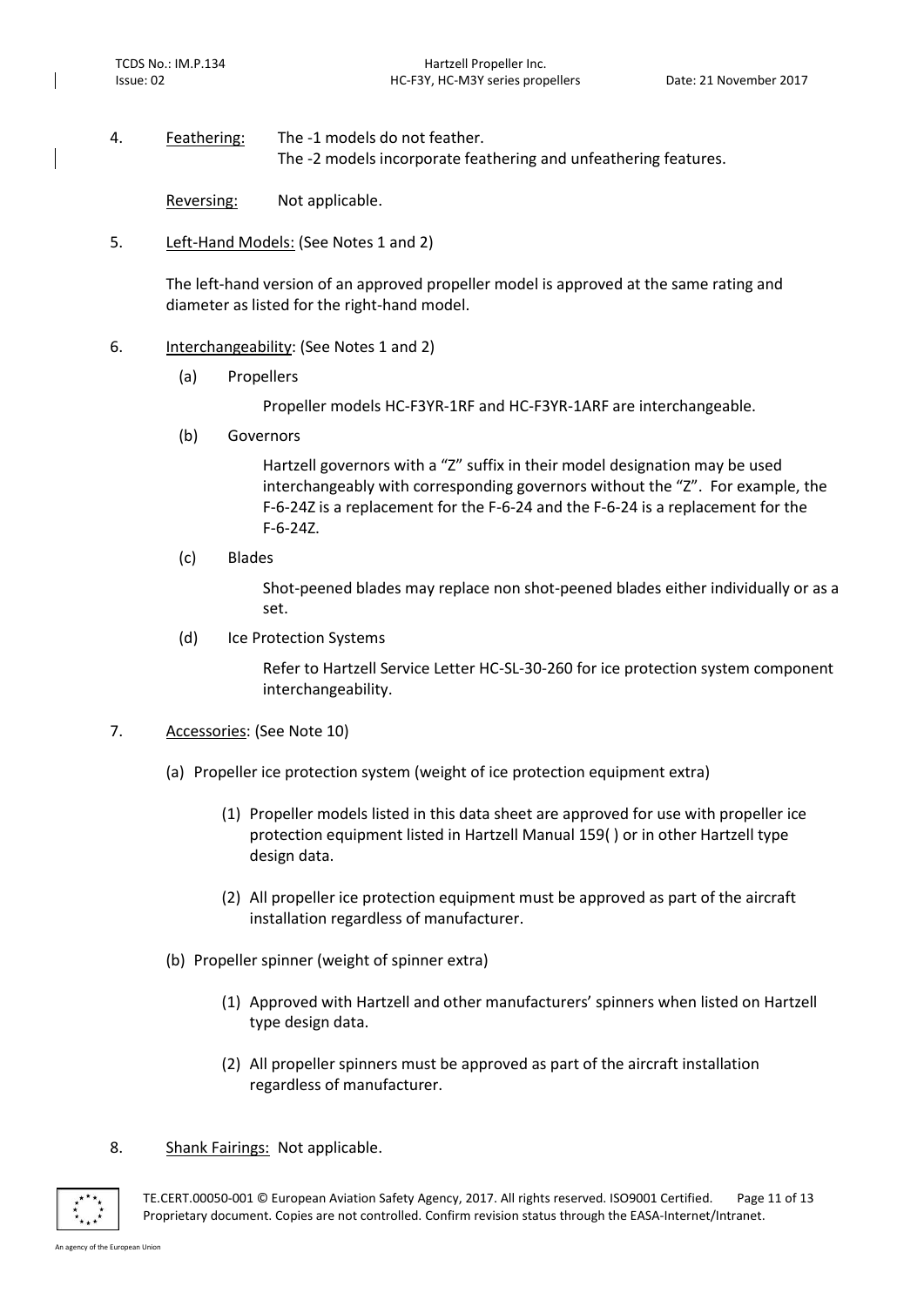## 9. Special Limits:

#### Table of Propeller - Engine Combinations

## Approved Vibrationwise for Use on Normal Category Single Engine Tractor Aircraft

The maximum and minimum propeller diameters that can be used from a vibration standpoint are shown below. No reduction below the minimum diameter listed is permissible, since this figure includes the diameter reduction allowable for repair purposes.

The engine models listed below are the configurations on the engine type certificate unless specifically stated otherwise. Modifications to the engine or airframe that alter the power of the engine models listed below during any phase of operation have the potential to increase propeller stresses and are not approved by this list. Such modifications include, but are not limited to, the addition of a turbocharger or turbonormalizer, increased boost pressure, increased compression ratio, increased RPM, altered ignition timing, electronic ignition, full authority digital engine controls (FADEC), or tuned induction or exhaust. Also, any change to the mass or stiffness of the crankshaft/counterweight assembly is not approved by this list.

| Hub<br>Model | Blade<br>Model | Engine Model                                                                                                                                                                                             | Max. Dia.<br>(inches) | Min. Dia.<br>(inches) | Placards |
|--------------|----------------|----------------------------------------------------------------------------------------------------------------------------------------------------------------------------------------------------------|-----------------------|-----------------------|----------|
| HC-F3YR      | 7479           | LYC TIO-541 series, 7.3 to 1<br>compression ration or less, one 6 <sup>th</sup> ,<br>one 5 <sup>th</sup> , one 4 <sup>th</sup> and one 3.5 <sup>th</sup> order<br>dampers, 380 HP at 2900 RPM or<br>less | 74                    | 70                    | none     |
| HC-F3YR      | F7663D-2Q      | LYC IO-540-C4B5, N1A5, W3A5D                                                                                                                                                                             | 76                    | 76                    | none     |
| HC-F3YR      | F8468()-8Q     | LYC IO-540-K1A5                                                                                                                                                                                          | 78                    | 78                    | none     |
| HC-F3YR      | F8468()-8Q     | LYC TIO-540-J2BD                                                                                                                                                                                         | 78                    | 78                    | none     |

10. The suitability of a propeller for a certain aircraft/engine combination must be demonstrated within the scope of the type certification of the aircraft.

Propeller models listed herein consist of basic hub and blade models. Most propeller models include additional characters to denote minor changes and specific features as explained in Notes 1 and 2.

## 11. Retirement Time:

- (a) Life Limits and Mandatory Inspections
	- (1) Airworthiness limitations, if any, are specified in Hartzell Manual 115N or 145.

## 12. Special Notes:

- (a) Refer to Hartzell Manual no. 202( ) for overspeed and overtorque limits.
- (b) Refer to Hartzell Service Letter HC-SL-61-61( ) for overhaul periods.